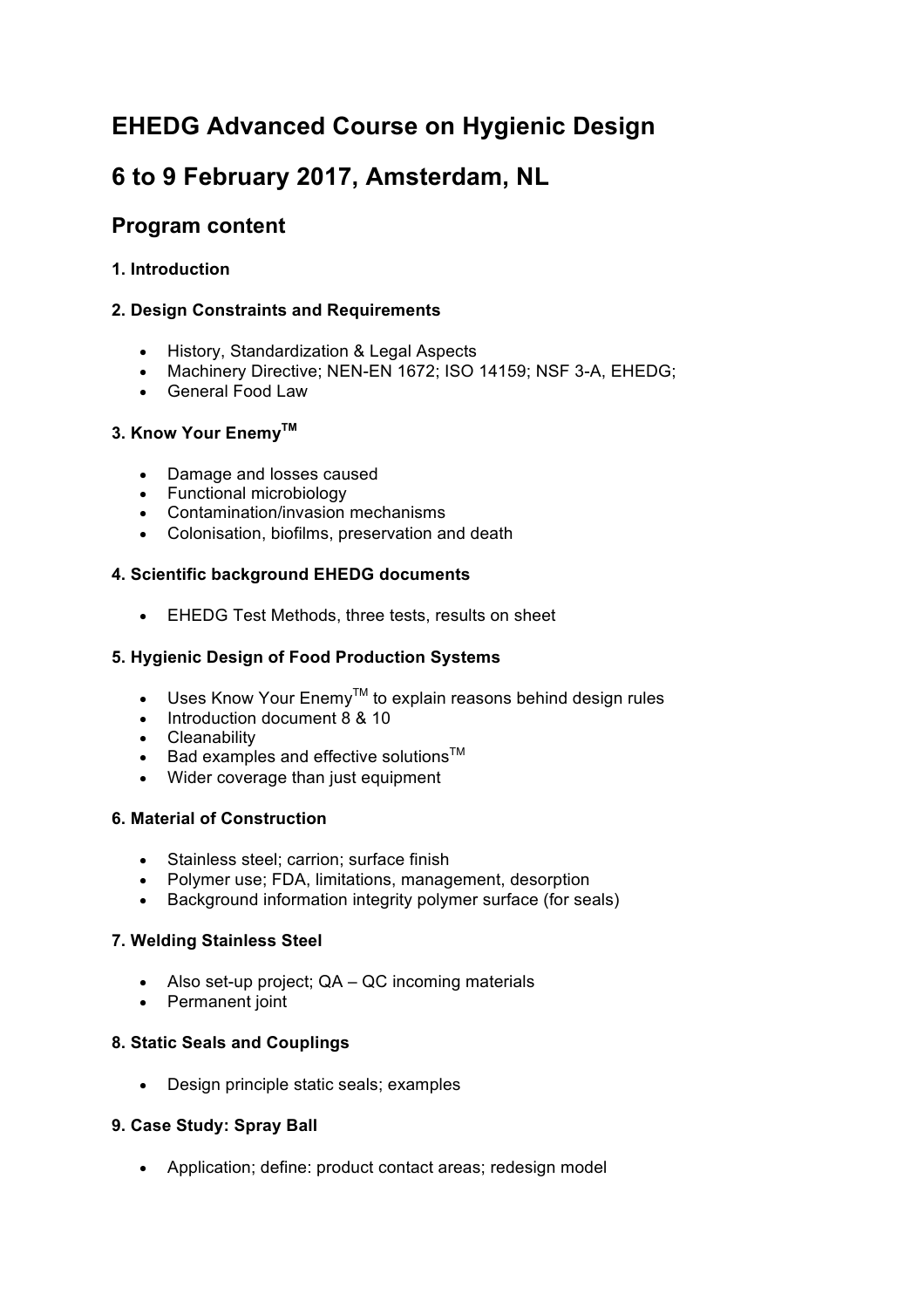#### **10. Background: Rheology / Thermodynamics**

- Newtonian / non-Newtonian fluids; yield value (needed to understand case pump)
- Flow rate; removal of micro-organism; falling film; results for closed equipment applicable to open equipment
- Fouling heat treatment; sterilisation time (needed for heat treatment and reaction time)

#### **11. Valves**

- Valve types
- Hygienic versus aseptic
- Double-seat valve
- Case study weir-type valve

#### **12. Dynamics Seals (Pumps)**

• Case Positive replacement pump with application; safety valve and yield value

#### **13. Cleaning and Disinfection**

Course has up to now been focussed on removing invisible micro-organisms, but firstly visual soil has to be removed

- Cleaning & Disinfection: background, application
- Fouling, cleaning agents, cleaning methods (Sinner circle), CIP, ATP

#### **14. Continuous Thermal Treatment Processes**

#### **15. Open Equipment Design**

#### **16. Packaging**

#### **17. Supporting Activities - Lubrication Use**

• FDA, limitations, management (following bearings; dynamic seals)

#### **18. Building & Process Lay Out**

• Design around process, equipment, logistics, etc.

#### **19. Supporting Activities - Installation & Maintenance Procedures**

#### **20. Integration of Hygienic Systems**

- Risk management paramount –evidenced-based!
- Starts with constraints: law, hygiene hazards, stakeholder requirements
- All steps correct and present
- Right sequence
- Concurrency
- Prescriptive design versus risk assessment
	- Buying and selling hygienic Equipment